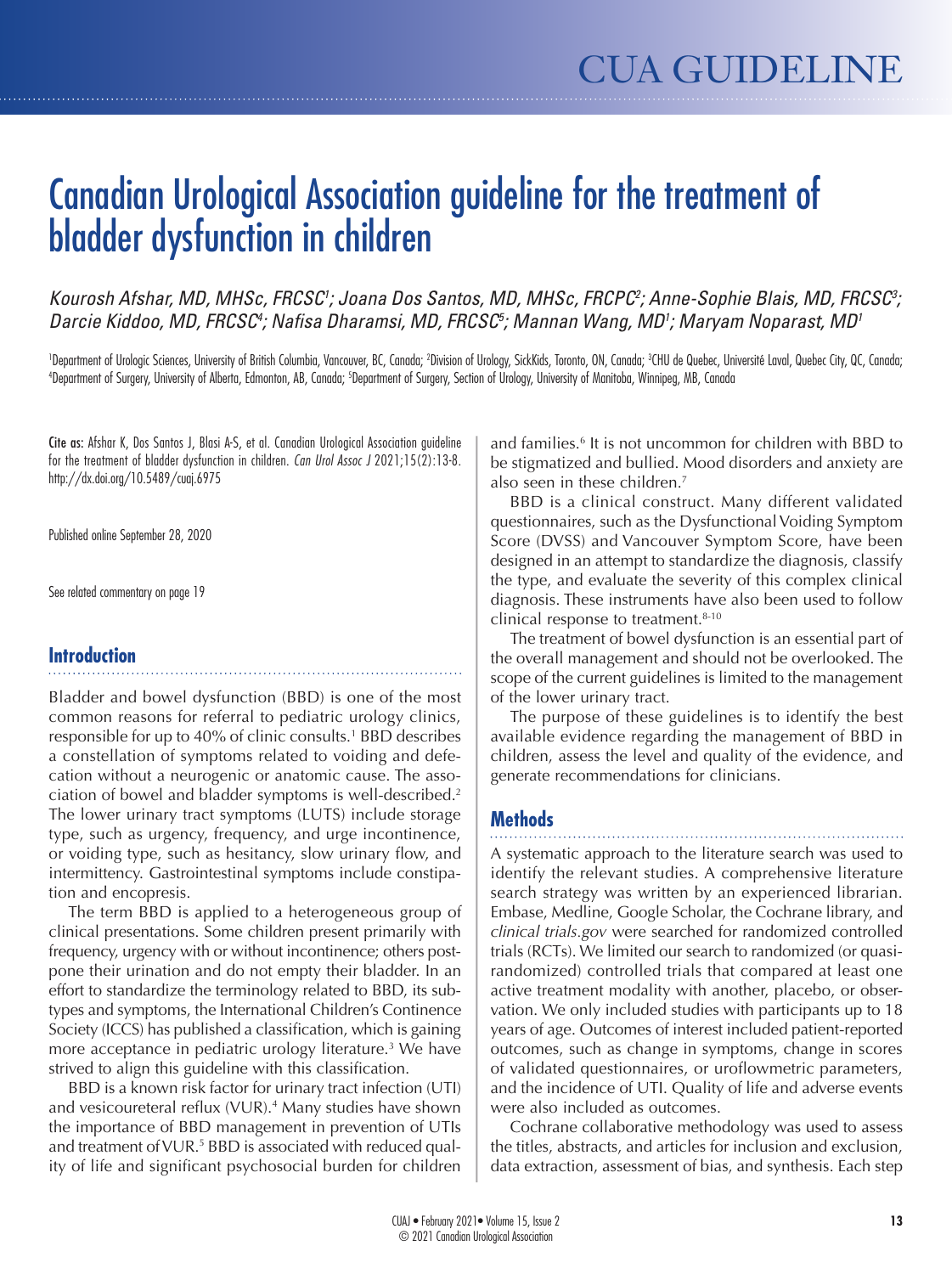was independently completed by at least two investigators. Results were reviewed by the senior author, who acted as the tiebreaker in the case of disagreement. The quality of each study was evaluated based on Cochrane collaborative criteria.11 Whenever possible, data were pooled from different studies using a random effect model metanalysis.

Finally, the recommendations were generated according to Grading of Recommendations Assessment, Development, and Evaluation (GRADE) methodology, using GRADE Pro software. 12

## **Results**

We searched the literature up to November 4, 2019. Our literature search yielded 1069 titles, of which 179 studies were included for full review based on our a priori inclusion/exclusion criteria. We are presenting the results of our search based on the interventions.

We faced a tremendous challenge when assessing these studies. Apart from low quality of evidence in general, the literature is plagued with non-standardized use of clinical terms, incomplete reporting of results, and focus on clinically non-important outcomes. Many studies used the same nomenclature for management strategies with a vastly different protocol. This has prevented the pooling of results from many studies.

### **Treatments**

#### *Bladder re-training/urotherapy*

We were not able to identify a study comparing urotherapy with observation only. This is understandable, given the simplicity of urotherapy and the lack of adverse events. Most studies evaluated some variations of urotherapy.

The other important note is that protocols of urotherapy varied widely in terms of method of delivery, contents, length, and frequency of treatment, as well as with inclusion of additional interventions, such as behavioral or cognitive therapy. Nevertheless, all regimens included timed voiding, fluid intake and dietary strategies, and management of constipation.

- 1. One RCT comparing standard urotherapy with and without timer for scheduled voiding in children with urge incontinence found a significant improvement in median number of wet days/week in favor of using timer (at 12-week followup, median number of wet days/week were two and five in timer vs. standard group). Complete response was seen in 30% of children in timer group vs. none in the standard urotherapy group13*(GRADE level: Moderate).*
- 2. One RCT compared combination of instructional home video and behavioral therapy to standard behavioral therapy in children with dysfunctional voiding and recurrent UTIs.<sup>14</sup> At 12 months' followup, there was no difference between the two groups in

terms of resolution of incontinence or recurrence of UTI (*GRADE level: Low).* 

- 3. In another RCT, 150 children with BBD diagnosed using the Vancouver symptom score, were randomized to receive standard urotherapy vs. an instructional video. This study had a non-inferiority design. The authors did not find the video inferior to the standard management in reducing the symptom score at a mean followup of three months<sup>15</sup> (*GRADE level: Moderate*).
- 4. Group urotherapy (one-hour session) and individual urotherapy (15-minute session) are equally effective in reducing symptom score and improving diseasespecific quality of life in children with BBD at a median followup of 14 weeks<sup>16</sup> (*GRADE level: Moderate*).

#### *Biofeedback*

- 1. In a RCT of 94 children with dysfunctional voiding and high post-void residual (PVR), addition of biofeedback to standard urotherapy is not associated with improvement of uroflowmetric parameters, such as average maximum flow rate, at six months of followup17 *(GRADE level: Moderate)*. Nevertheless, PVR decreased 20 cc in average in children who received biofeedback (*GRADE level: Low).*
- 2. In 40 children with dysfunctional voiding, animated biofeedback and non-animated biofeedback are no different in reducing symptom scores or improving uroflowmetric parameters, such as maximum flow rate, PVRs, and voided volumes<sup>18</sup> (*GRADE level: Low*).
- 3. In 50 children with underactive bladder, addition of biofeedback to standard urotherapy was associated with significant reduction of perineal electromyographic (EMG) activity during voiding at six and 12 months (odds ratio [OR] 0.25, 95% confidence interval [CI] 0.07–0.83), as well as likelihood of abnormal voiding pattern (OR 0.17, 95% CI 0.05–0.53) *(GRADE level: High)*. Biofeedback also resulted in an average of two more voids per day compared to standard treatment. There was a significant reduction in post PVR at 12 months of followup (mean difference between groups: 34.5 cc) (*GRADE level: High).* Children in the biofeedback group were twice as likely to be dry during the day at 12 months' followup (OR 2.1, 95% CI 1.36–2.84)19 (*GRADE level: High).*
- 4. Metanalysis of three RCTs in 125 children with BBD<sup>14,20,21</sup> did not show any difference between biofeedback (with or without pelvic floor exercise) and standard treatment in the proportion of children with resolved daytime incontinence<sup>22</sup> (*GRADE level: Low).* There was also no difference in the number of children achieving daytime continence<sup>22</sup> *(GRADE*) *level: Low).*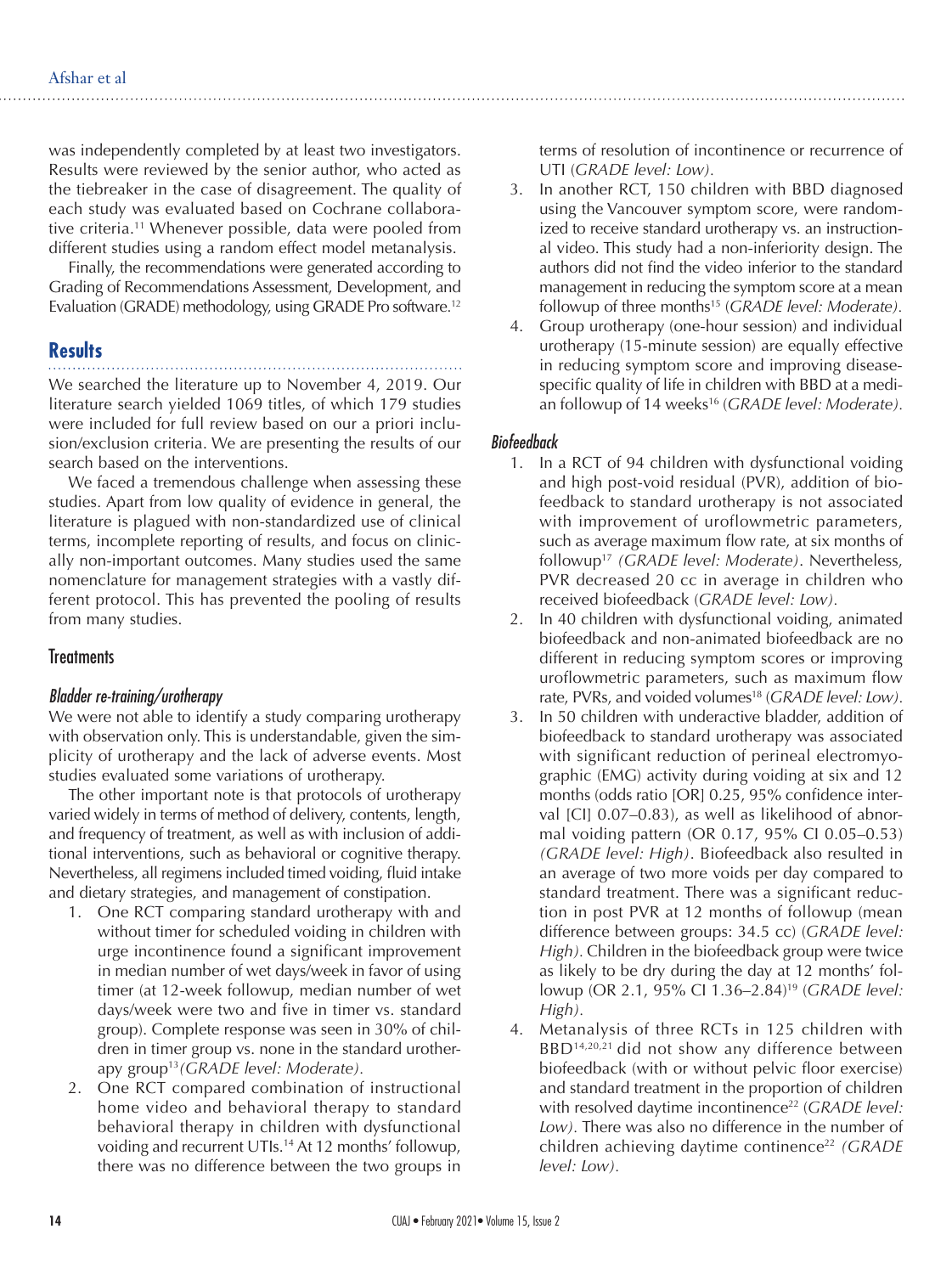5. Metanalysis of four RCTs (163 patients) did not show any difference between biofeedback and standard treatment in reduction of incidence of UTI in children with BBD22 *(GRADE level: Very low).*

#### *Pelvic floor physiotherapy*

- 1. Metanalysis of two  $RCTs<sup>23,24</sup>$  showed that the addition of pelvic floor exercise to the standard treatment in children with dysfunctional voiding is associated with lower likelihood of daytime incontinence at 12 months (OR 0.14, 95% CI 0.05–0.38, absolute effect 295 fewer per 1000) (*GRADE level: Moderate).*
- 2. There was no significant difference in the likelihood of UTI or resolution of enuresis (*GRADE level: Low and moderate, respectively).*

#### *Neuromodulation*

#### Parasacral transcutaneous electrical nerve stimulation (TENS)

- 1. One RCT did not show any benefit in adding parasacral TENS to standard treatment in improving uroflowmetric variables or clinical outcomes, such as frequency in 62 children with overactive bladder (OAB)25 (*GRADE level: Low).*
- 2. One RCT in 43 children with urge incontinence showed that the combination of parasacral TENS and oxybutynin is associated, on average, with two more dry days per week (mean difference [MD] 2.28, 95% CI 0.5–4.06) compared to TENS and placebo *(GRADE level: Low)*. In the same study, no participants in the placebo group achieved total continence, as opposed to 36% in the oxybutynin group<sup>26</sup> (*GRADE level: Low*).
- 3. The same study also compared adding TENS or sham TENS to oxybutynin in 45 patients. There was no difference between the active and sham groups in terms of resolution of incontinence at 10-week followup (*GRADE level: Low).*
- 4. In another study of 27 children with refractory urge incontinence with only four weeks' followup, S2–3 TENS was associated with three fewer days per week of incontinence compared to sham TENS. Study groups were not similar at the baseline27 (*GRADE level: Low).*
- 5. One RCT compared the combination of parasacral TENS and placebo to oxybutynin and sham TENS. Twenty-eight children with OAB were recruited.28 At three months, there was no significant difference in the two groups regarding mean change in voiding frequency. Change in symptom score, maximum voided volume, and mean voided volumes were similar in the two groups (*GRADE level: Low)*
- 6. One RCT including only 16 children with OAB compared the effect of parasacral TENS to sham TENS. All

patients received urotherapy as well. There was no difference in volumetric variables at two months' followup in the TENS group. Fewer patients had urgency at two months' followup (relative risk [RR] 3.75, 95% CI 1.01–13.8) (*GRADE level: Very low).* They also reported subjective improvement based on a visual analog scale (VAS) with no confirmed validity of the measurement, which makes its interpretation unfeasible.<sup>29</sup>

#### Posterior tibial transcutaneous electrical stimulation (PTTENS)

- 1. A small RCT compared PTTENS with sham treatment in 20 patients with refractory OAB. The study showed increase in mean voided volumes (MD change 84.2 cc) but no change in bladder capacity, PVR, and clinical variables, as measured by a non-validated symptom score30 (*Grade level: Low).*
- 2. In one study of 37 children with refractory OAB, PTTENS was compared to sham TENS. The authors reported subjective improvement with no quantifiable measures.31 It showed a favorable response towards TENS at three months, as 14/21 had full response, as opposed to 0/16 in the control group (*GRADE level: Very low).*

### Inferential pelvic transcutaneous electrical nerve stimulation

1. One study compared inferential pelvic transcutaneous electrical nerve stimulation to standard urotherapy in 36 children with underactive bladder.<sup>32</sup> At 12-month followup, the results were favoring TENS: number of voids per day were, on average, 1.6 times higher *(GRADE level: Very low)*; bladder capacity was lower by 117 mL (95% CI 46–188) *(GRADE level: Low)*; voiding time was 18 second shorter (95% CI 8–27) *(GRADE level: Low)*; and PVR was smaller by approximately 10% of bladder capacity *(GRADE level: High).* Urinary flow rate was similar in the two groups *(GRADE level: High).* Number of voids per day did not change significantly at 12 months *(GRADE level: High).*

#### *Pharmacotherapy*

1. Solifenacin: A randomized placebo-controlled trial comparing solifenacin and placebo in 189 children and adolescents showed that mean voided volume per micturition was 12.1 mL higher (95% CI 0.2–24) in 148 children (5–12 years old) who received solifenacin33 *(GRADE level: Low)*. The magnitude of change was not clinically significant. The maximum voided volume per micturition was higher by an average of 31.9 mL (95% CI 4.3–59.5) (*GRADE level: Low).* The study did not show any other significant effect on more clinically important outcomes, such as number of voids or wet days. Due to low number of adoles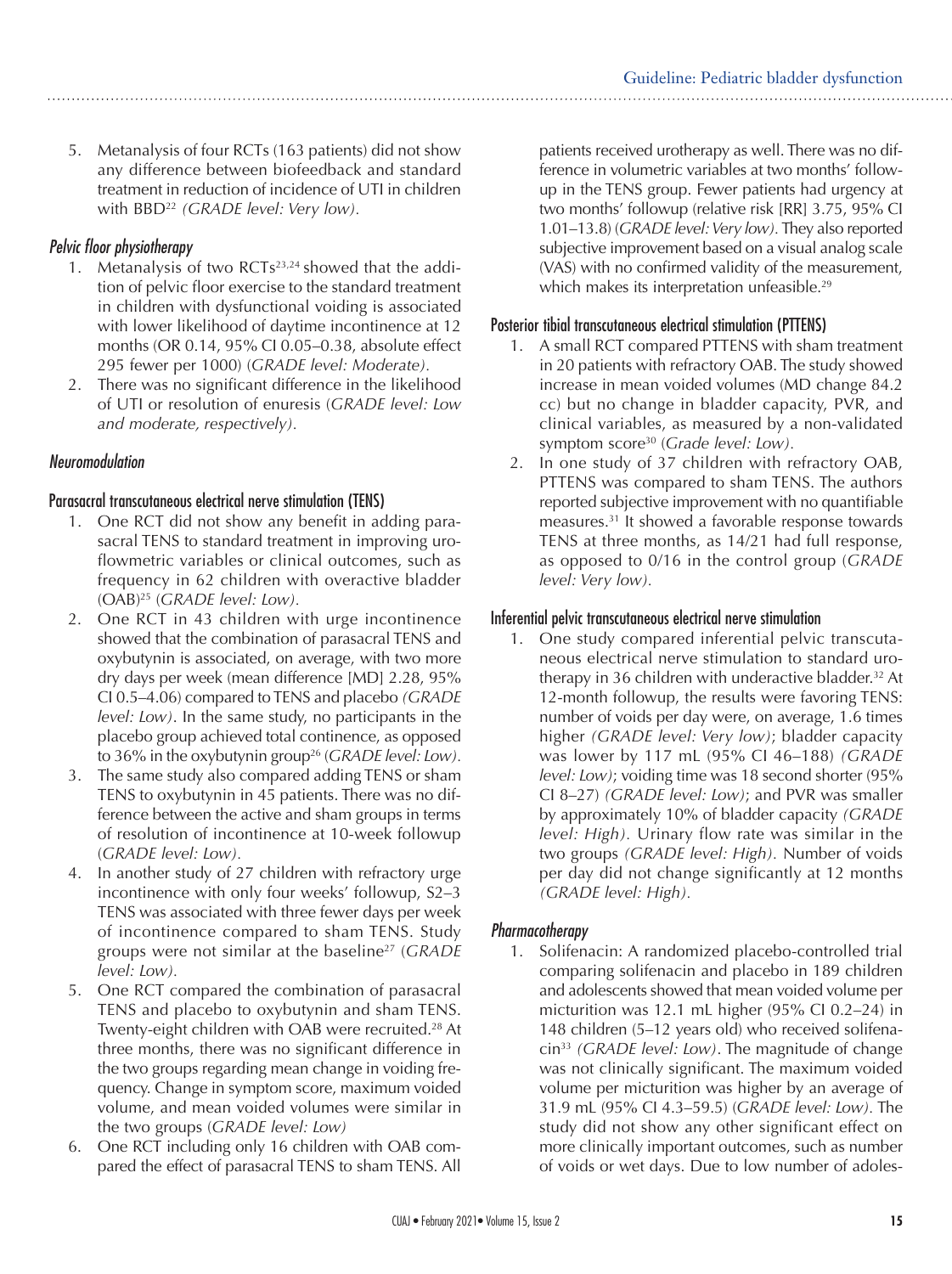cents (41), the study did not reach any conclusion in this group.

- 2. Propiverine: One RCT<sup>34</sup> compared propiverine to placebo in 164 children 5–17 year of age with OAB. Endpoints were assessed at eight weeks. Efficacy was compared in the two groups. Mean voided volume was higher by an average of 26.3 ml. in the treatment group (95% CI 18.0–34.6) (*GRADE level: Moderate*). Treatment was associated with a modest reduction in daily voiding frequency (0.8 fewer voids per day, 95% CI 0.11–1.5) over placebo (*GRADE level: Moderate)*.
- 3. Two randomized placebo-controlled studies were reported in a single publication comparing extendedrelease tolterodine with placebo in children with urge incontinence.<sup>35</sup> The baseline characteristics of participants were slightly different. Outcomes were evaluated at 12 weeks. The effect of drug was more obvious in patients with more than six voids per day. Pooling the results of the two studies showed a modest 1.4 fewer (95% CI 0.13–2.71) urge incontinence episodes per week (*GRADE level: Moderate).*
- 4. A randomized placebo-controlled study in 42 children presenting with daytime incontinence showed that terodiline is associated with a modest effect of one fewer (95% CI 0.17–1.83) wet episode per day (*GRADE level: Low)*. There was no effect on nighttime enuresis. Inclusion criteria were broad and vague, preventing pooling data with other studies.<sup>36</sup>
- 5. In a subgroup of a complex  $RCT^{37}$  including 63 children with OAB divided into two groups, adding oxybutynin or placebo to cognitive therapy was not associated with a different cure rate at 12 months' followup (43% vs. 33%, OR 1.18, 95% CI 0.43–3.21) (*GRADE level: Low).*

#### Adverse events

Nijman et al did not show any difference in adverse events, such as headache, gastrointestinal issues (diarrhea/nausea/ vomiting), or UTI in children receiving tolterodine vs. placebo *(GRADE level: Moderate).* The study did not report the incidence of constipation. One percent of patients had serious adverse events, but none of them have been attributed to the treatment.35 A study by Marschall-Kehrel did not show an increase in adverse events in children treated with propiverine *(GRADE level: Moderate)*. They reported a 2% incidence of constipation in the treatment group.34

#### **Discussion**

The primary objective of this guideline is to provide recommendations for urological management of children with BBD based on best-available evidence. The guideline does not include the primary treatment of gastrointestinal symptoms, such as constipation, although we recognize this is an important part of the comprehensive management. The guideline is based on the findings of RCTs. To maintain the highest quality of recommendations, we excluded observational studies.

The development of the guideline followed the Canadian Urological Association-recommended methods to identify, assess, and synthesize the best-available evidence. The steps in this endeavour include a systematic search of the literature using a comprehensive search strategy written by experienced medical librarian, review of the titles abstracts, data extraction, and assessment of bias from included studies by two investigators in an independent fashion. Whenever possible, the results of the studies were pooled using metaanalytic methods. We used the GRADE system to assess the evidence and develop recommendations. Although a full explanation of the GRADE methodology is outside the scope of this manuscript, a short description may be helpful.

The GRADE methodology is used to reduce the confusion arising from multiple systems for grading evidence and provide the clinicians the level of certainty for each recommendation.<sup>12</sup> The evidence for each study or pooled results of several studies are judged based on risk of bias, imprecision of the effect size, inconsistency, indirectness of findings in terms of sample or outcomes, and when applicable, publication bias. Once the assessment is completed a rating is applied to the recommendations (Table 1).

During this review, we encountered several prevalent challenges that made assessment of the quality, estimation of the effect size, and pooling of the data very onerous. Unclear or suboptimal randomization (selection bias), non-blinded studies (performance bias), and incomplete reporting (reporting bias) are among the most common issues affecting the quality of the evidence. The inclusion/exclusion criteria for recruiting patients are vastly different among the studies. This is magnified by the lack of a common terminology for the conditions under the rubric of BBD that has been partly remediated by the efforts of ICCS.<sup>2</sup> Studies used different interventions, although they may have been named similarly. For example, the words urotherapy or bladder re-training encompass a wide variety of regimens that include patient education, timed voiding, fluid management, behavioral modification techniques, and many more interventions with different timeframe and

| <b>Table 1. Definition of GRADE ratings</b> |                                                                                                 |
|---------------------------------------------|-------------------------------------------------------------------------------------------------|
| <b>Rating</b>                               | <b>Definition</b>                                                                               |
| Very low                                    | The true effect is probably markedly different from<br>the estimated effect                     |
| l ow                                        | The true effect might be markedly different from the<br>estimated effect                        |
| Moderate                                    | The authors believe that the true effect is probably<br>close to the estimated effect           |
| High                                        | The authors have a lot of confidence that the true<br>effect is similar to the estimated effect |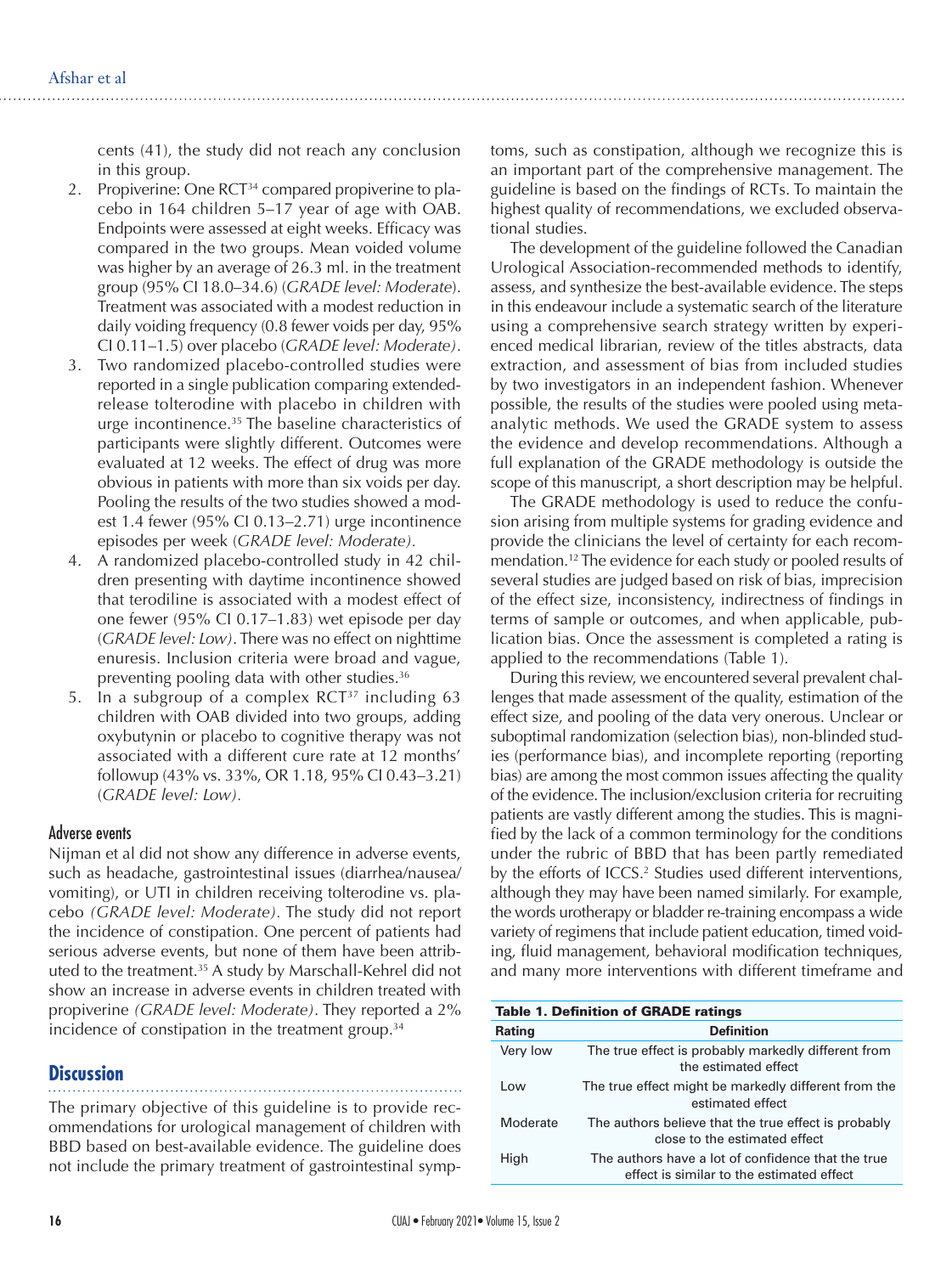application methods. In addition, many studies focused on surrogate outcomes that are not clinically important, such as uroflowmetric parameters (mean voided volumes, maximum voided volumes. etc.) and either ignored more clinically relevant outcomes (incontinence, resolution of symptoms, etc.) reported by the patients or could not reach a conclusion due to small sample size. Followup lengths were also very variable.This heterogeneity in population, interventions, and

#### Summary of recommendations

- 1. Urotherapy/bladder re-training with timer to assist scheduled voiding is recommended over the same treatment without timer *(GRADE level: Moderate)*.
- 2. Face-to-face (group or individual) bladder re-training and video instructions are equally effective *(GRADE level: Low to moderate).*
- 3. In children with underactive bladder, addition of biofeedback to standard urotherapy is beneficial *(GRADE level: High).*
- 4. Biofeedback in children with other types of BBD is not associated with improved outcomes *(GRADE level: Low)*.
- 5. Addition of pelvic floor muscle physiotherapy to urotherapy has a beneficial effect on resolution of daytime incontinence in children with dysfunctional voiding *(GRADE level: Moderate).*
- 6. Parasacral transcutaneous electrical nerve stimulation (PS-TENS)
	- a. No evidence to support PS-TENS as an effective adjunct to urotherapy or oxybutynin for OAB *(GRADE level: Low).*
	- b. TENS may be useful in management of refractory urge incontinence in the short-term by reducing the number of wet days *(GRADE level: Low).*
- 7. Inferential transcutaneous electrical nerve stimulation may increase the voiding frequency and improve uroflowmetric parameters (e.g., PVR) in children with underactive bladder in the short-term. However, there is no evidence it is more effective than urotherapy in the long-term management *(GRADE level: High).*
- 8. Anticholinergics:
	- a. Solifenacin: May increase the mean and maximum voided volumes in children with OAB, but it may not be different from placebo in improving incontinence or number of daily voids (off-label use) *(GRADE level: Low)*.
	- b. Propiverine: May increase mean voided volumes and modestly reduce daily frequency compared to placebo in children with OAB *(GRADE level: Moderate).*
	- c. Tolterodine extended-release may result in a small decrease in urge incontinence in children with OAB (average 1.4 incontinence episodes per week) when compared to placebo (off-label use) *(GRADE level: Moderate).*
	- d. We found no evidence of difference between oxybutynin and cognitive therapy in cure rate of incontinence in children with OAB *(GRADE level: Low).*

outcomes prohibited us from pooling the data and performing meta-analyses in many occasions.

Competing interests: The authors report no competing personal or financial interests related to this work.

Prior to publication, this guideline underwent review by the CUA Guidelines Committee, CUA members at large, and the CUA Executive Board.

#### References

- 1. Santos JD, Lopes RI, Koyle MA. Bladder and bowel dysfunction in children: An update on the diagnosis and treatment of a common, but underdiagnosed pediatric problem. *Can Urol Assoc J* 2017;11:S64‐S72. https://doi.org/10.5489/cuaj.4411
- 2. Yazbeck S, Schick E, O'Regan S. Relevance of constipation to enuresis, urinary tract infection and reflux. *Eur Urol* 1987;13:318-21. https://doi.org/10.1159/000472809
- Austin P, Bauer S, Neveus T. The standardization of terminology of lower urinary tract function in children and adolescents: Update report from the Standardization Committee of the International Children's Continence Society. *J Urol* 2014;191:1863-5. https://doi.org/10.1016/j.juro.2014.01.110
- 4. Elder JS, Diaz M. Vesicoureteral reflux the role of bladder and bowel dysfunction. *Nat Rev Urol* 2013;10:640‐8. https://doi.org/10.1038/nrurol.2013.221
- 5. Edwards A, Peters CA. Managing vesicoureteral reflux in children: Making sense of all the data. *F1000Res* 2019;8:F1000 Faculty Rev-29. https://doi.org/10.12688/f1000research.16534.1
- 6. Chase J, Bower W, Gibb S, et al. Diagnostic scores, questionnaires, quality of life, and outcome measures in pediatric continence: A review of available tools from the International Children's Continence Society. *J Pediatr Urol* 2018;14:98‐107. https://doi.org/10.1016/j.jpurol.2017.12.003
- 7. Morgan KE, Leroy SV, Corbett ST, et al. Complementary and integrative management of pediatric lower urinary tract dysfunction implemented within an interprofessional clinic. *Children* 2019;6:88. https://doi.org/10.3390/children6080088
- 8. Farhat W, Bägli DJ, Capolicchio G, et al. The dysfunctional voiding scoring system: Quantitative standardization of dysfunctional voiding symptoms in children. *J Urol* 2000;164:1011e5. https://doi.org/10.1016/S0022-5347(05)67239-4
- 9. Afshar K, Mirbagheri A, Scott H, et al. Development of a symptom score for dysfunctional elimination syndrome. *J Urol* 2009;182:1939e43. https://doi.org/10.1016/j.juro.2009.03.009
- 10. Jiang R, Kelly MS, Routh JC. Assessment of pediatric bowel and bladder dysfunction: A critical appraisal of the literature. *J Pediatr Urol* 2018;14:494‐501. https://doi.org/10.1016/j.jpurol.2018.08.010
- 11. Cochrane Training. Cochrane handbook for systematic reviews of interventions. Available at: https://training.cochrane.org/handbook/current. Accessed May 19, 2020
- 12. GRADE Working Group. What is GRADE? Available at: https://www.gradeworkinggroup.org/. Accessed May 19, 2020
- 13. Hagstroem S, Rittig S, Kamperis K, et al. Timer watch assisted urotherapy in children: A randomized controlled trial. *J Urol* 2010;184:1482-8. https://doi.org/10.1016/j.juro.2010.06.024
- 14. Klijn AJ, Uiterwaal CS, Vijverberg MA, et al. Home uroflowmetry biofeedback in behavioral training for dysfunctional voiding in school-age children: A randomized controlled study. J *Urol* 2006;175:2263-8. https://doi.org/10.1016/S0022-5347(06)00331-4
- 15. Braga LH, Rickard M, Farrokhyar F, et al. Bladder training video vs. standard urotherapy for bladder and bowel dysfunction: A non-inferiority randomized, controlled trial. *J Urol* 2017;197:877-84. https://doi.org/10.1016/j.juro.2016.08.089
- 16. Brownrigg N, Pemberton J, Jegatheeswaran K, et al. A pilot randomized controlled trial evaluating the effectiveness of group vs. individual urotherapy in decreasing symptoms associated with bladder bowel dysfunction. *J Urol* 2015;193:1347-52. https://doi.org/10.1016/j.juro.2014.10.049
- 17. Kibar Y, Piskin M, Irkilata HC, et al. Management of abnormal postvoid residual urine in children with dysfunctional voiding. *Urology* 2010;75:472-5. https://doi.org/10.1016/j.urology.2009.09.008
- 18. Oktar T, Donmez MI, Ozkuvanci U, et al. Animated versus non-animated biofeedback therapy for dysfunctional voiding treatment: Does it change the outcome? *J Pediatr Surg* 2018;53:825-7. https://doi.org/10.1016/j.jpedsurg.2017.06.002
- 19. Ladi-Seyedian S, Kajbafzadeh AM, Sharifi-Rad L, et al. Management of non-neuropathic underactive bladder in children with voiding dysfunction by animated biofeedback: A randomized clinical trial. *Urology* 2015;85:205-10. https://doi.org/10.1016/j.urology.2014.09.025